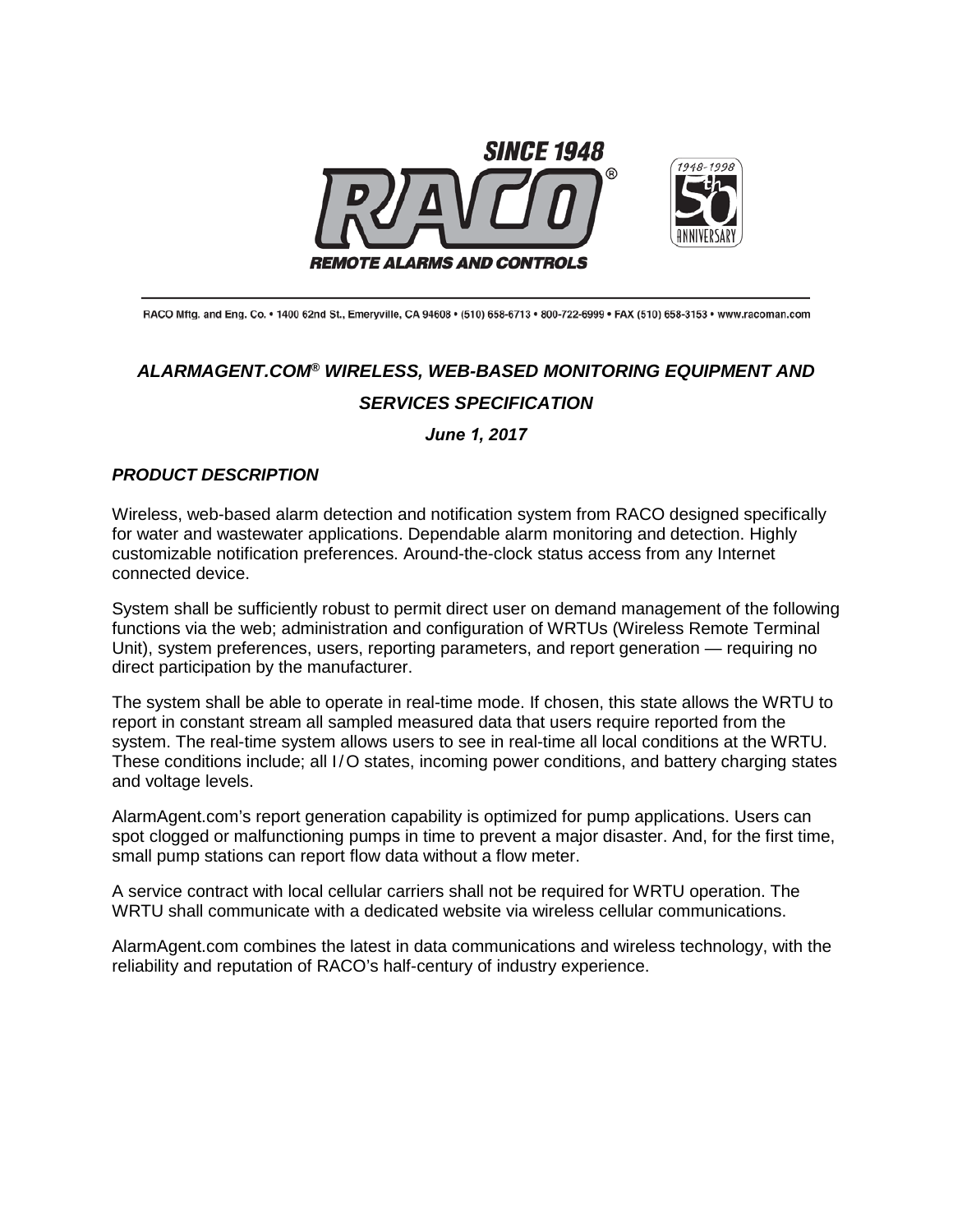# *SECTION 1 –WRTU FIELD EQUIPMENT REQUIREMENTS*

- 1. The WRTU shall have the following minimum complement of inputs and outputs:
	- A. Input Monitoring Function:

The basic unit shall continuously monitor the presence of AC power the status of (8) contact closure inputs and (2) universal inputs. AC power failure or violation of the alarm criteria at any input shall cause the unit to go into alarm status.

The unit shall, upon a single program entry, automatically accept all input states as the normal non-alarm state, eliminating possible confusion about Normal Open versus Normally Closed inputs. Each input channel shall also be independently programmable, without the need to manipulate circuit board switches or jumpers.

- B. Alarm Trip Delay: All alarm inputs, power failure alarms shall have individually assigned alarm trip delay settings. The range shall be 2 seconds – 1 hour.
- C. Eight Digital Inputs: Eight (8) digital inputs monitoring dry (unpowered) contacts. These inputs shall be opto-isolated and surge protected, and shall also be drivable by five volt logic outputs. Open circuit voltage shall be 3.0 V; closed circuit current shall be 1.0 mA. All digital inputs shall use a single common return. Digital inputs may be programmed for the following functions:
	- i. Normally Open, Normally Closed, or for No Alarm (Status Only).
	- ii. Run Time Meter to accumulate and report the number of hours a particular input circuit has been closed. Any channel so configured will never cause an alarm call; it will report the closed circuit time to the tenth of an hour. The input will accumulate and report in tenths of hours up to a total accumulated running time of 9*99,999,999,999 hours*. The initial value of the Run Time Meter shall be programmable in order to agree with existing electromechanical Run Time Meters. Up to a total of three Run Time Meters may be programmed.
	- iii. Pulse Totalizer to count the accumulated number of pulses (momentary contact closures) occurring at the input so programmed. Up to three input channels may be programmed for a Totalizer Function. Maximum Input pulse rate is 10 Hz, with a 50% Duty Cycle. The scaled value will not "rollover" to zero until a value of 4,294,967,294 has been exceeded.
- D. Two Universal Analog / Digital Inputs: Two (2) analog 4-20 mA inputs shall be provided, with 10 bit resolution (0.125%), single ended and surge protected. Absolute accuracy shall be 0.5%. Loop resistance shall be nominally 250 ohm. Universal Analog /Digital inputs may be programmed for the following functions:
	- i. Independent High and Low set points shall be provided for each analog input.
	- ii. The two analog inputs shall be combinable to allow High–High and Low–Low set point alarm notifications from a single sensor.
	- iii. The two analog inputs shall be user-configurable to serve as additional digital inputs in lieu of analog, without need for physical settings at the WRTU.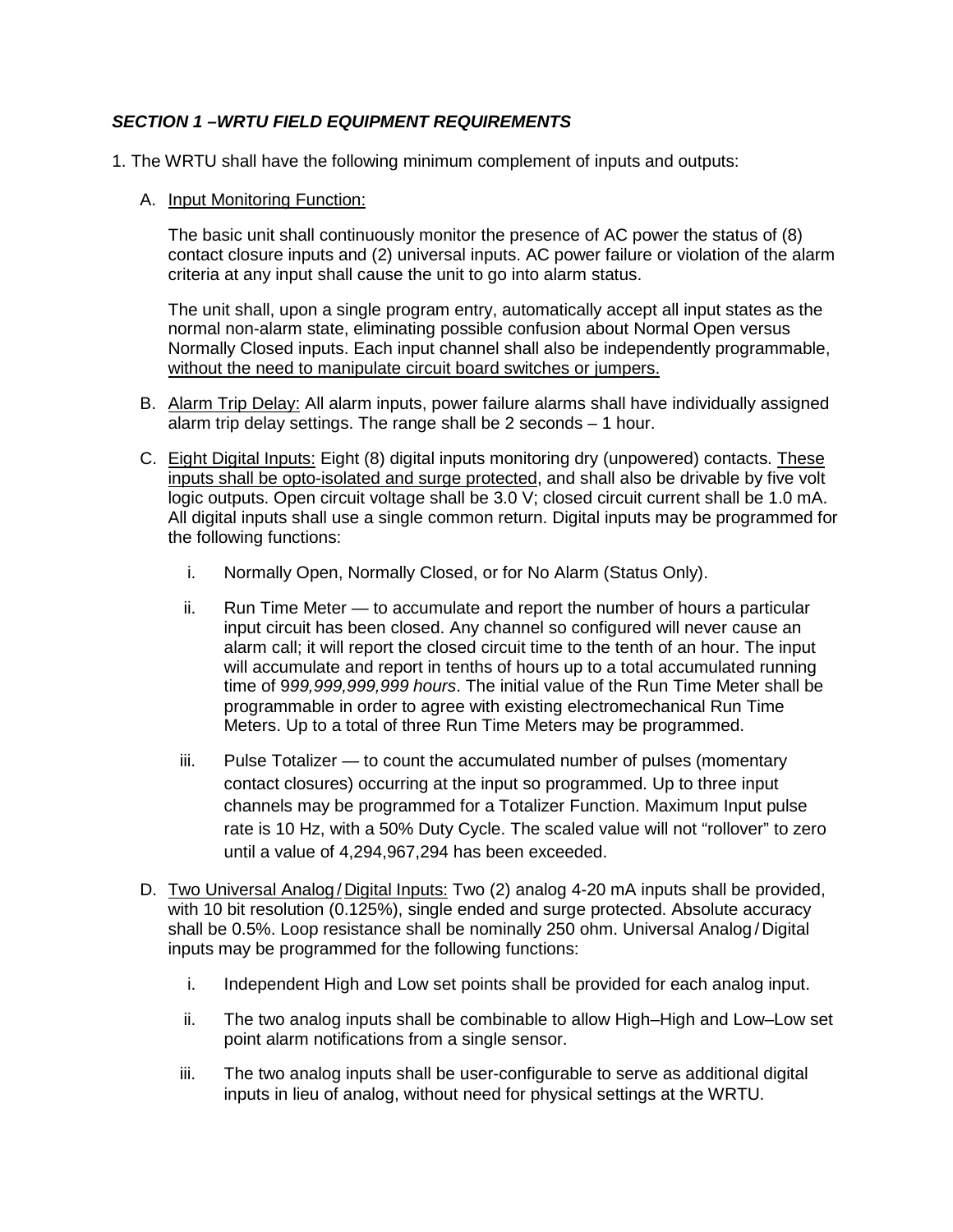- iv. Analog Input Report Scaling shall be configurable at the website. Scaling shall use any of these five different methods:
	- Percentage  $(0-100%)$
	- Raw converter counts (0–1023)
	- Milliampere reading (4–20 mA)
	- Custom scaling by entry of gain and offset values
	- Custom scaling by entry of two known pairs of signal level and reading values
- E. Relay Contact Outputs: 2 Normally Open Output relays shall be provided.
	- i. Contacts shall be rated  $\frac{1}{2}$  A  $\textcircled{2}$  120 VAC. These outputs shall be operable as follows:
		- 1. On an occasional basis from the website, in either momentary or maintained mode.
		- 2. Or, if configured, these relays can control local action at the WRTU site to react to local alarm conditions and activate lights, or buzzers, or engage external relays to turn local pumps or machines one or off. These actions can take place automatically based on unacknowledged alarms.
	- ii. WRTU shall provide the ability to automatically open and close one or both unit relays on a scheduled basis. The Relay Schedule feature shall allow one transition to open and one transition to close per day. The WRTU shall report the completion of the Relay Schedule Event to the website. If, for any reason, the WRTU unit is unable to report this event, the AlarmAgent.com website shall display the missed event on the System Dashboard. Relay Schedules shall not affect the ability to manually transition the unit relays.
- 2. LED Indicators shall include, both performance and diagnostic categories
	- A. Performance:
		- WRTU on /off
		- WRTU Armed /Disarmed
		- Battery charge state
		- Transmitting state (in Real-time operations this LED will be constantly on, this indicates that the WRTU is in constant communication with the central system)
		- Continuous Signal Strength Indicator: A 10-element bar graph shall provide continuous detailed indication of received radio signal strength without reliance upon counting LED flashes or similar schemes.
	- B. Diagnostic:
		- Input state for each digital input
		- Primary power input present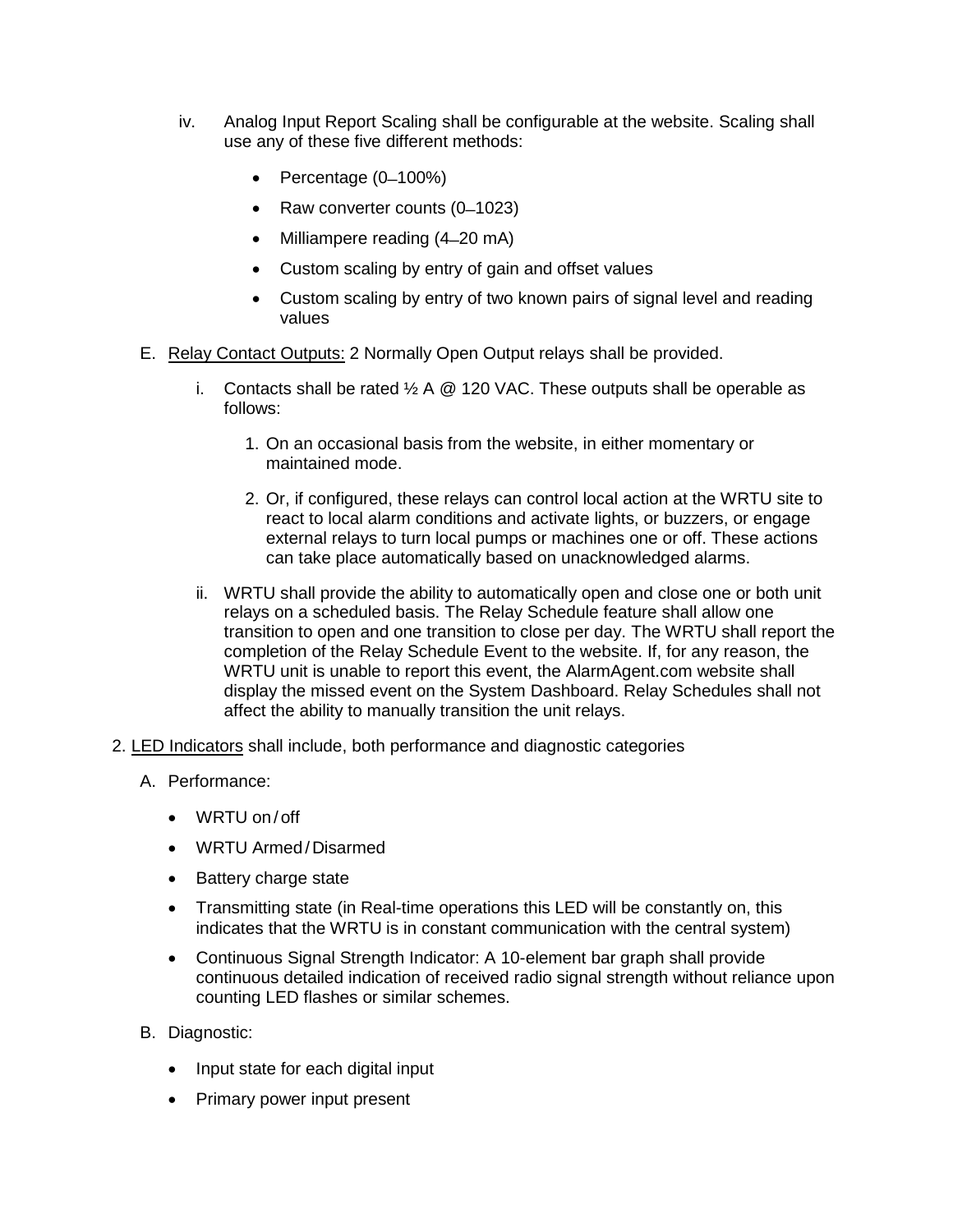- Output Relay(s) activated
- Radio status
- Account status
- Alarm status
- Violation status (an input is in violation but has not yet tripped into alarm)
- Suspended status
- Test Button Ready status

#### 3. Data Communications:

- A. AlarmAgent.com WRTUs shall utilize the data services of most national and regional CDMA cellular carriers in North America. Data access shall be via Mobile IP or packetswitched services. Circuit-switched services and SMS text messages shall not be used for WRTU data payloads.
- B. The CommCheck feature shall enable the WRTU to "Check-In" and verify connectivity on a frequently scheduled basis. CommCheck schedule can be configured for 1- or 2 hour reporting intervals. If a unit fails to check-in at the proper time, users are alerted by the watchdog alarm that will be escalated within 10 minutes of the missed report.

#### 4. Test Call Button:

A Test Call Button shall be included on the WRTU. When a test call phone number has been entered by the user at the website, pressing the Test Call Button shall result in a special phone call being placed to that phone number. The call shall include indication of the signal strength as received at the local cellular tower.

#### 5. User Configuration:

The basic WRTU configuration items shall be performable via local switch settings on the WRTU, or remotely via the website.

With all digital inputs in their non-alarm state, pressing an "accept" pushbutton on the WRTU shall automatically set the open / closed alarm criteria for each input.

*The WRTU shall at the user's option be configurable from the website without need to visit the WRTU.*

6. Over-the-Air Firmware Upgrade Feature:

Future firmware enhancements of the operating features of the WRTU shall be implemented via over-the-air firmware upgrades automatically sent to the WRTU by the manufacturer.

# 7. Wiring Connections:

All wiring connections shall be via unpluggable screw-clamp terminal blocks, which accommodate 16 to 26 AWG wire.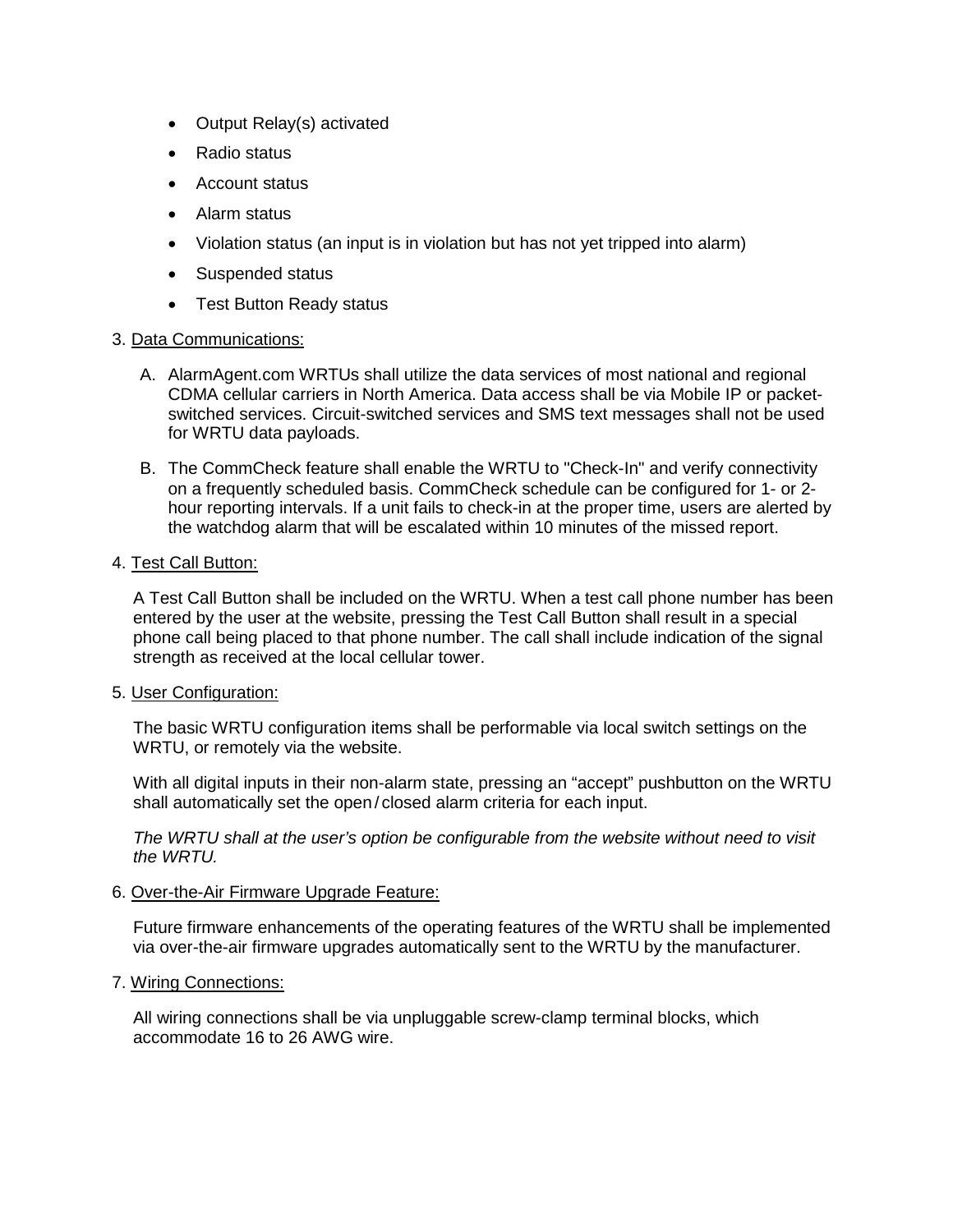#### 8. Power Requirements:

- A. The WRTU shall operate on 12 to 24 VDC power input. With 12 VDC input, current shall be 1 ampere peak 200 mA average. With 24 VDC input, current shall be 0.5 ampere peak, 100 mA average.
- B. The WRTU shall be operable in a reduced solar power mode. Average current in this mode shall be 60 mA or less. The WRTU shall not power down in the solar power mode, allowing it to be contacted by the website at all times.
- C. The WRTU shall incorporate a sealed lead-acid backup battery contained within the enclosure. The battery shall be automatically charged, providing 24 hours nominal backup time (In real-time operations this nominal back-up time is reduced due to operational demands). All enclosure options shall accommodate the battery internally.
- D. Upon power failure, the battery shall maintain WRTU operation continuously until it reaches a fixed discharge level or until power is restored. The WRTU shall not power down during power failure, allowing it to be contacted via the website at any time, even during power failures.

# 9. Surge Protection:

Digital inputs shall be optically isolated and rated at 5,000 V. Universal inputs shall be rated at 600 watts. Power input shall be protected to 1,500 watts peak. Surge protection shall be 1,500 watts peak. The fuse shall reset automatically.

# 10. Environmental:

- The operating temperature range shall be -30 to + 70  $^{\circ}$ C (-22 to +158  $^{\circ}$ F)
- The storage temperature range shall be -40 to + 85 °C (-40 to +185 °F)
- Allowable humidity shall be 0 to 95% non-condensing.

# 11. Physical:

- A. The WRTU shall be available in the following form factors:
	- Durable Indoor (enclosure version): 9.6" H x 4.35" W x 2.75" D
	- Open chassis (no enclosure version): 9.6" H x 4.0" W x 2.44" D
	- NEMA4X (enclosure version): 8.44″ H x 6.44″ W x 5.2″ D
	- Solar Powered (enclosure version): 10" H x 8" W x 5.5" D
- B. All four enclosure options shall incorporate all electronics plus the backup battery.
- C. A DIN rail mounting kit shall be available for vertical mounting of the Open Chassis and Indoor Enclosure versions.
- D. For pump station monitoring, the primary signal wiring connections shall be dry contact inputs reflecting the on/off state of each pump. No other input connections shall be required to provide all the pump monitoring functions described below.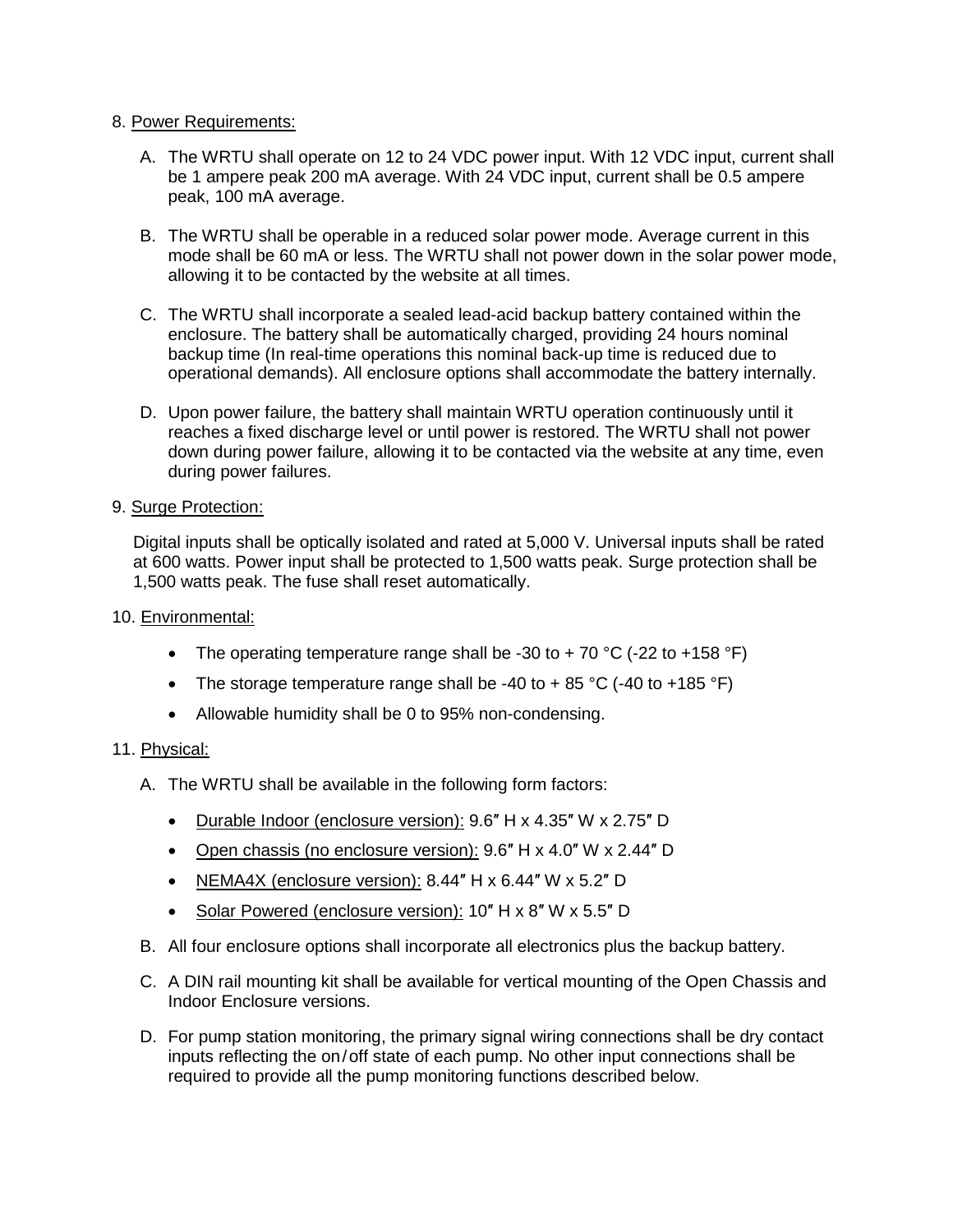### 12. Alarm and Return to Normal Reporting:

The WRTU shall transmit both alarms and returns to normal to the website. Website settings shall determine whether actual notifications are delivered to users upon return to normal.

#### 13. Alarm Suppression:

The WRTU shall incorporate means to suppress alarm reports arising from any given input going in and out of alarm repeatedly. Such suspensions shall apply only to the input involved. Notification shall be provided when such suspensions occur. Such suspensions will automatically clear upon receipt of template reports or when manually cleared at the **WRTU.** 

#### 14. Pumping Station Performance Reports:

The WRTU shall automatically generate daily reports of the following pumping station performance parameters, presented at the website, in tabular and visual/graphic formats:

- Runtime for each pump, both daily and cumulative
- Runtime ratio between pumps
- Number of starts for each pump
- Starts Ratio between pumps
- GPM output for each pump
- Total station flow without need for flow meters.
- Hours with two pumps running simultaneously (two pump stations only)
- Hours to maintenance based upon cumulative run times (two tracks per pump)

#### 15. Pump Performance Alarm:

Independent of the daily reports, the WRTU shall promptly and automatically generate Alarm Notifications upon sudden sustained drop in GPM performance of any pump. The sensitivity of this alarm function shall be user configurable to allow for variation in conditions between pumping stations.

#### 16. Pump Performance Application Templates:

To simplify configuration, the WRTU shall provide the following Application Template settings according to the pumping station setup:

| Template No. | No. Of<br>Pumps<br>Monitored | Reports<br><b>Pulse Flow</b><br>Meter* Totals | Reports<br>Hours With 2<br>Or 3 Pumps<br>Running | Additional<br><b>Digital Inputs</b><br>Available | Analog/<br><b>Digital Inputs</b><br>Available |
|--------------|------------------------------|-----------------------------------------------|--------------------------------------------------|--------------------------------------------------|-----------------------------------------------|
|              |                              | No                                            | Yes                                              |                                                  |                                               |
|              |                              | Yes                                           | Yes                                              |                                                  |                                               |
|              |                              | No                                            | No                                               |                                                  |                                               |
|              |                              | Yes                                           | No                                               |                                                  |                                               |

\*Alternatively, rain gauge pulses may be reported. The maximum pulse input rate shall be 10 Hz at 50% duty cycle. The minimum pulse closure time shall be 50 milliseconds.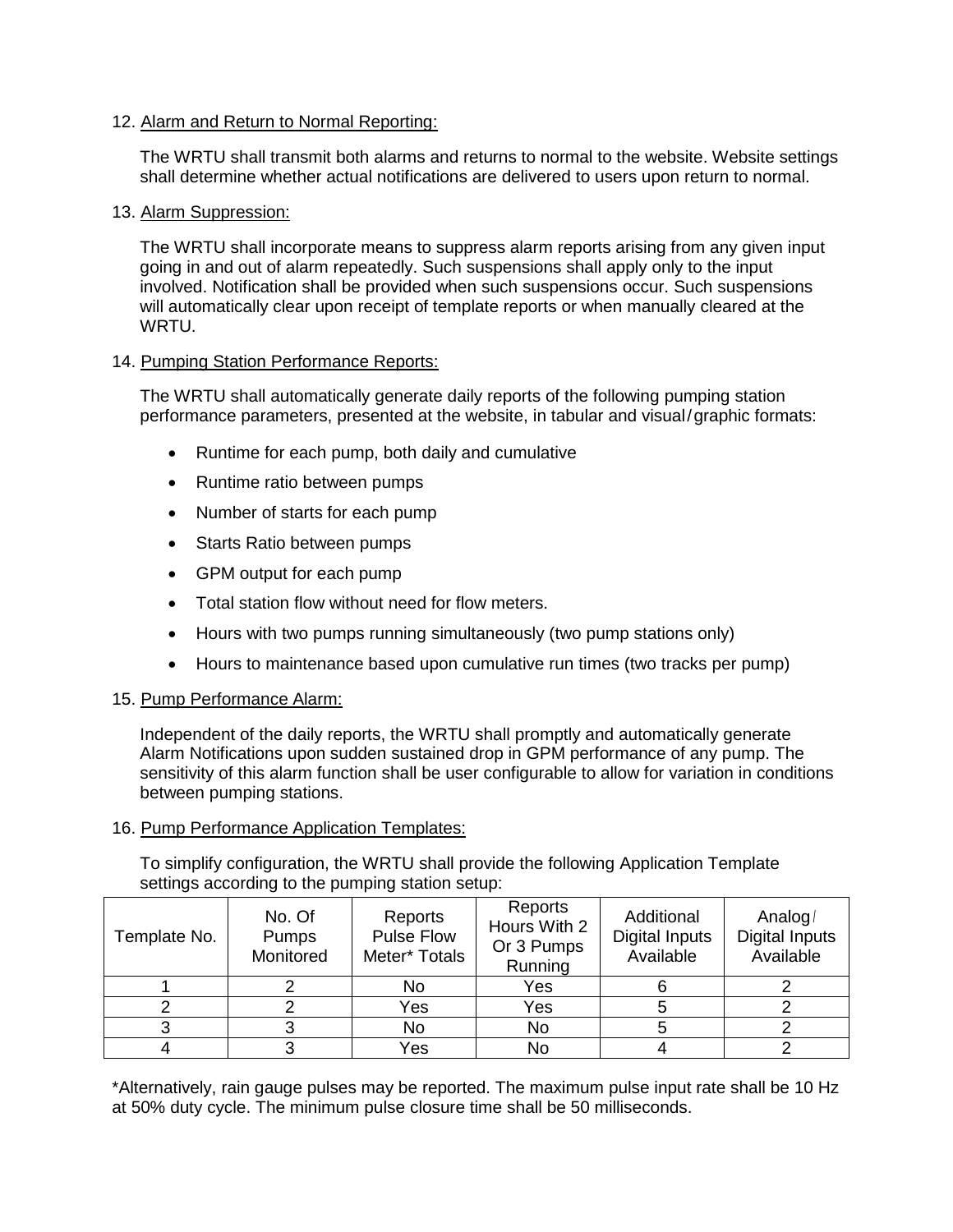17. Other General Purpose Application Templates:

Other Application Templates shall also be selectable for general purpose monitoring applications, incorporating various configurations of pulse-counting, time accumulation, digital and analog inputs.

18. Limited Warranty:

The Manufacturer shall provide a three year limited warranty on all equipment provided covering parts and labor performed at the factory.

19. Equipment Destination:

The WRTU shall be an AlarmAgent.com WRTU as provided by RACO Manufacturing and Engineering, Emeryville, CA 94608 (510) 658-6713.

# *SECTION 2 – ALARMAGENT.COM WEBSITE, SERVER AND NOTIFICATION REQUIREMENTS*

The website associated with the WRTU shall be implemented on a secure, access-controlled colocation or cloud-based server system. Customer data shall be stored redundantly in physically separate data centers, with automatic immediate failover. Monitoring tools shall be implemented to notify IT administrators of any system outage.

#### 1. The Co-Location Facility or Cloud Hosting Facility:

Shall include; 24/7/365 power, cooling, connectivity, and security capabilities to ensure mission-critical operations and business continuity. Customer Support Technicians shall provide support 24/7/365 to assist with technical projects, respond to service requests and ensure business continuity for AlarmAgent.com customers.

- A. Power: In case of a power interruption from the local utility, the facility shall maintain multiple generators to deliver continuous power up to N+2 redundancy.
- B. Connectivity: Fully redundant connectivity shall be maintained to provide outage-proof telecommunications solutions.
- C. Fire Suppression: Data center shall be equipped with state of the art pre-action laserbased particulate sampling VEDSA (Very Early Smoke Detection Alarms) systems to provide smoke and fire detection before an incident begins. Data center shall feature pre-action dry pipe sprinkler systems to extinguish a fire should one develop.
- D. Security: Physical security for systems and networks shall consist of security guards, authorized access, CCTV surveillance, alarm systems, and multiple traps throughout the building
- E. Seismic Safety: The facilities shall be located in seismically safe environments. Facility shall employ friction-pendulum base isolators allowing significant horizontal motion without damage. Data centers shall be built to withstand a "once-in-a 1,000 year earthquake."
- 2. Private Information: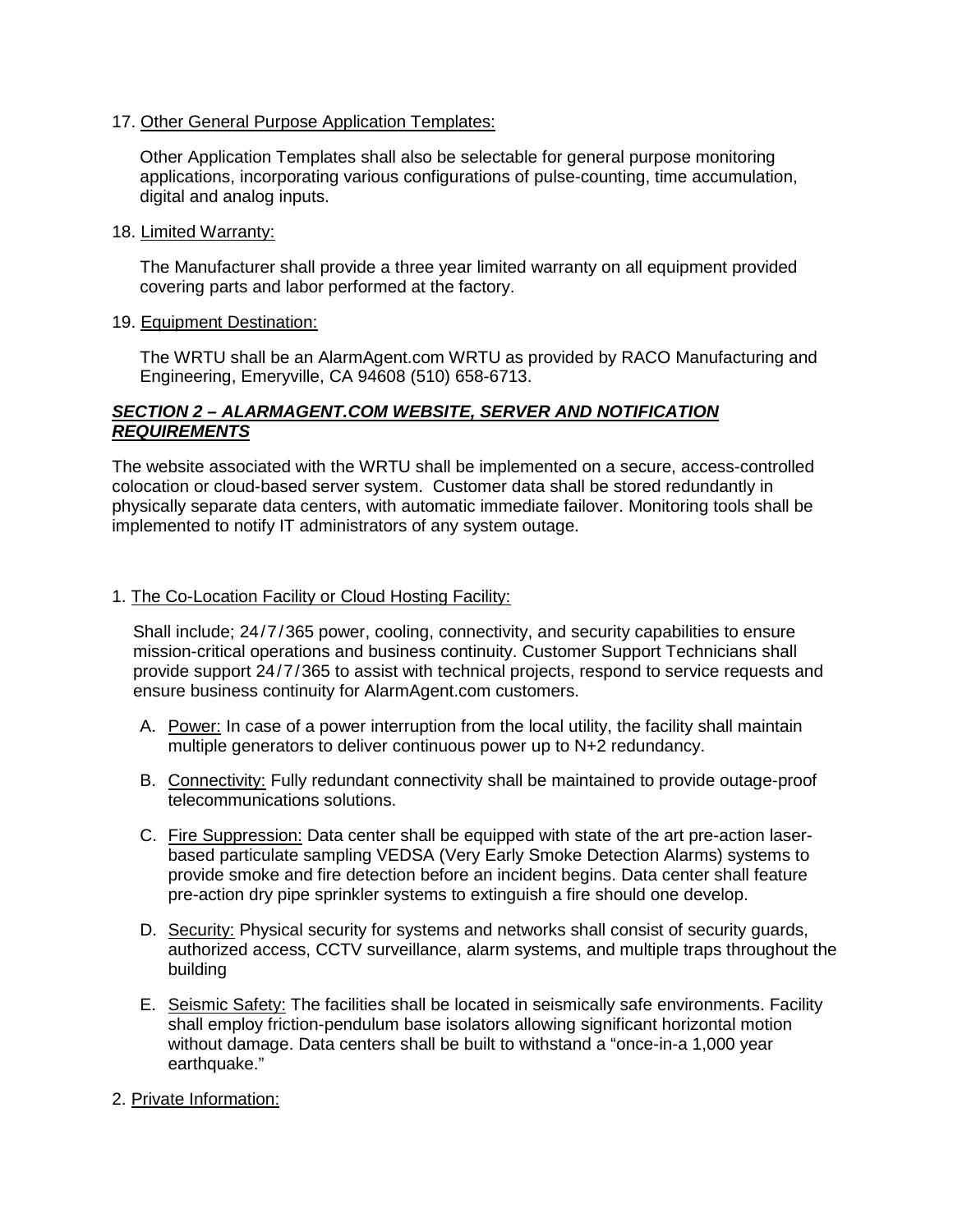Shall be protected over the Internet. All pages shall be encrypted with 128-bit encryption and SHA256 hash algorithm, utilizing SSL (Secure Sockets Layer) with an SSL Certificate from a major Certificate Authority (CA). Additionally, RACO shall not sell any information collected by the website to any third parties nor shall RACO display advertisements of any kind within customer company web areas.

- A. Access to the website shall be secured by individual user log-on names and passwords. The user may optionally establish individual user pins which, if implemented, will be required to acknowledge alarm notifications and to access the AlarmAgent.com system by call-in to a toll free telephone number.
- B. The website shall provide support for mobile devices, such as smart phones that use micro browsers.
- C. User passwords shall be required to meet a minimum complexity requirement, including a minimum of 8 characters and containing at least one uppercase character, one symbol, and one number. Passwords shall be stored as a salted BCrypt hash.

#### 3. Three Customer Access Levels:

The website shall allow three customer access levels: Users, Customer System Administrators (CSAs), and Super CSAs.

- A. Users Level: The website shall allow all users to do the following:
	- i. View a "System Dashboard" which provides an overview of any alarms, acknowledged alarms and other special status conditions of all WRTUs in the system. This shall include a list of any WRTUs, which are off-line, disarmed, expired service and recent events. Recent events area shall also contain any missed confirmation of relay events.
	- ii. Generate and view reports for each WRTU in the system. Available reports for all users shall include pump performance, analog reading, status history and arm/ disarm reports. Report ranges shall be user selectable, for arbitrary date ranges, by start and end dates using a calendar format.
	- iii. Historical data for report generation shall be retained one year.
	- iv. Pump Performance Reports shall present critical pump performance data for each selected WRTU over a selected span of time in both tabular and graphic form. The data presented shall include:
		- Daily and cumulative runtime for each pump
		- Ratios of daily runtimes
		- Daily number of starts for each pump
		- Ratios of number of starts
		- Calculated GPM performance of each pump
		- Calculated station flow without need for flow meters at the pump station
		- Grand totals for all applicable report columns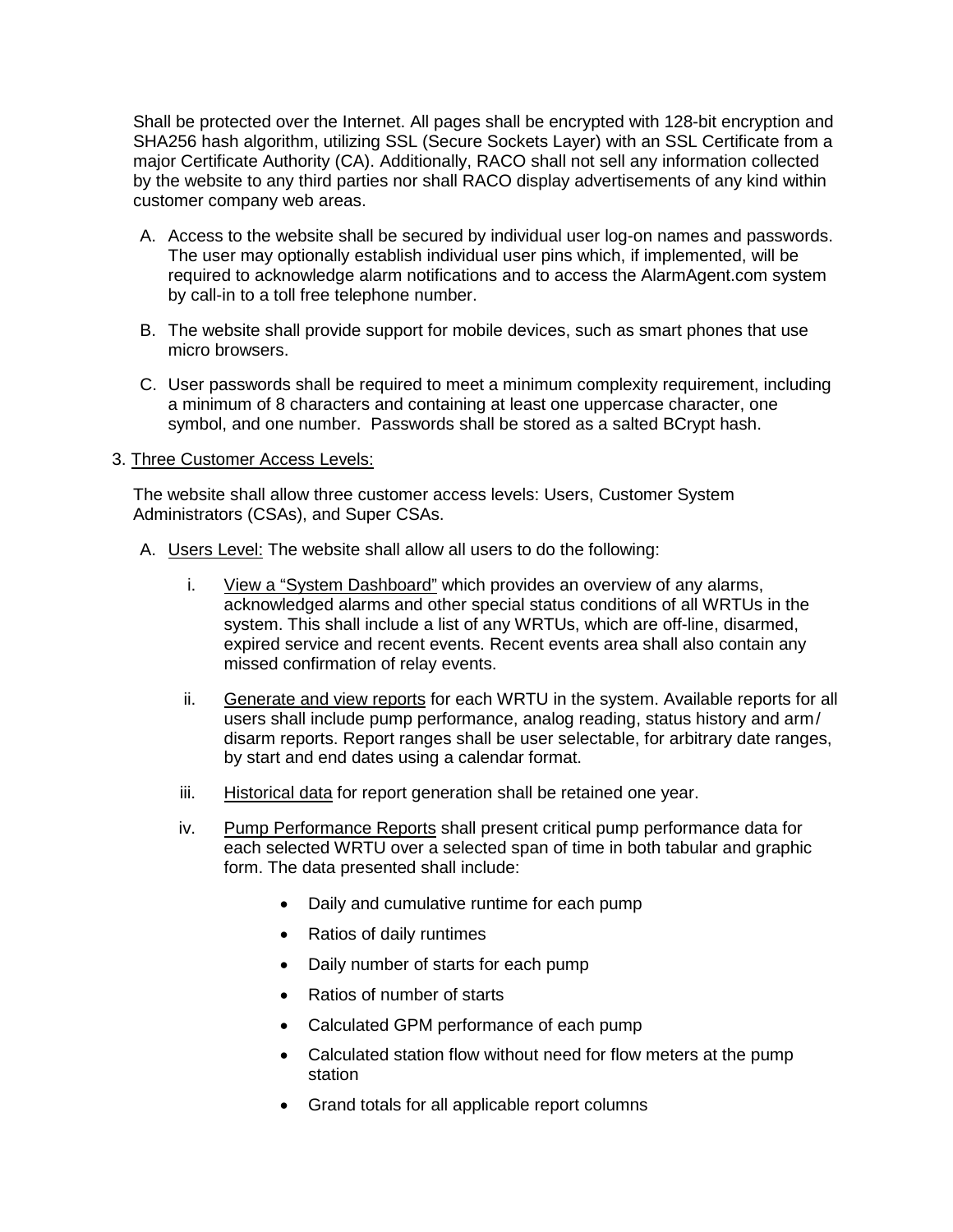- Time Until Maintenance Due (based upon cumulative run times, two tracks)
- Daily Hours with two pumps running (two pump stations only)
- The graphs shall be designed such that any significant emerging anomalies in pump operation (GPM, starts, etc.) shall stand out visually at a glance.
- The website shall provide "Next WRTU" functionality so that the user can view these key graphs in immediate succession for all WRTUs in the system.
- v. WRTU Status reports shall present all relevant status details for each selected WRTU, including but not limited to the state of each channel. Indications shall be color-coded for rapid review.
- vi. Event Logs shall include all events related to the website and each WRTU, including a time and date stamped log of user website call-ins and logins, alarm events, notifications, acknowledgements, configuration changes by user.
- vii. User defined Maintenance Schedule Enter the number of hours required before maintenance is required. When the number of hours updates to zero or less than zero hours, an email notification is sent to CSAs.
- viii. Emailed reports any user generated report or event log can be emailed to selected users or to any ad hoc email address from the website.
- B. CSA Functions:

Users designated as Customer System Administrator (CSA,), may perform the following advanced functions:

- i. Establish, edit and maintain a list of system users who will be eligible to access the website and receive alarm notifications.
- ii. Establish and edit notification data (phone numbers, email, etc) and optional PINs for each user.
- iii. Assign selected users into Notification Groups, which can then be linked to specific selected alarm channels on specific selected WRTUs.
- iv. Establish a Notification Sequence for each Notification Group, designating which group members are to be notified in which order, when a linked alarm event occurs. This shall include the ability to configure the time interval between each successive notification in the sequence. In addition to the standard notification group type, CSA can select "Notify Once" group, and "Blasting" group types. Notify once group shall notify users configured in notification sequence only once. Blasting group shall notify all users configured in notification sequence simultaneously. Notification is limited to text only. Voice and SMS notification types cannot be used within this group type.
- v. Configure alarm trip delays, relay output states and the time of day for daily scheduled reports from the WRTU.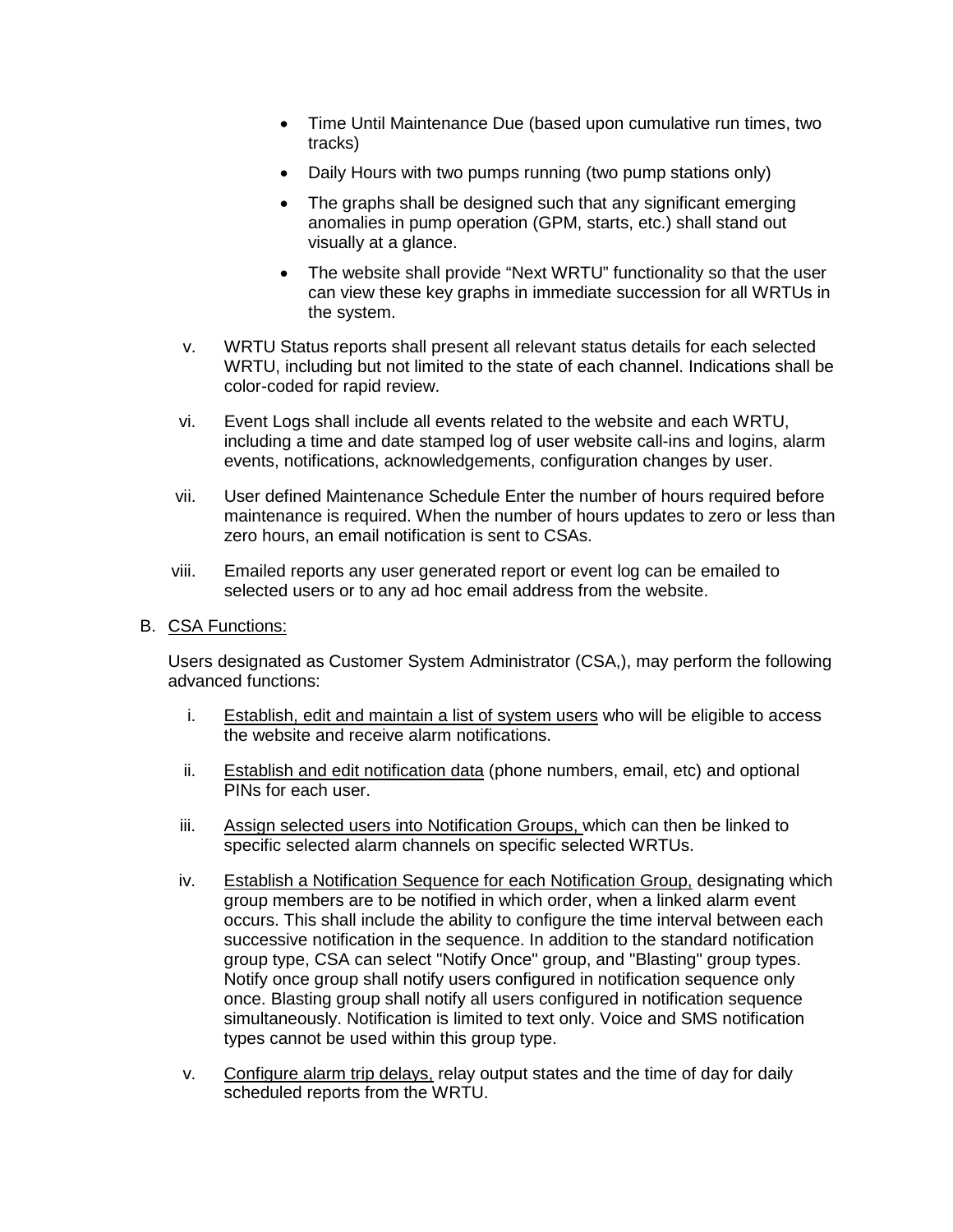- vi. Configure return to normal action, whether returns to normal will cause notifications to users, and whether returns to normal shall clear the status of the related alarm. Return to normal alarm behavior shall be settable either globally or by notification group.
- vii. Configure whether Snooze Alarms will be enabled and the number of hours for the alarm to be re-notified if the alarm condition still exists. If enabled, recipients of voice notifications may choose between regular acknowledgement or acknowledgement with snooze.
- viii. Configure alarm criteria, notification and report messages and Notification Group linkages for each input channel on the WRTU, as well as analog alarm set points for analog channels.
- ix. Configure Real-time Operational Parameters: Decisions of the real-time levels of operations such as the number of channels that are configured for real-time data sampling, the frequency of data acquisition and reporting, the sensitivity and threshold levels are configured at the following default levels: (deviations from these default settings are identified and configured at initial system configuration and setup).
	- Template Reports per Day (4)
	- Analog Reports per Day (4)
	- Channels Time Sampled (5)
	- Time Sampling Samples per Day (144)
	- Channels in Event Mode (2)
	- Events, Each Channel per Day (50)
	- Number of Pumps Event Mode (3)
	- Pump Events Each Pump Per Day (500)
	- CommCheck/Health Per Day (24)
	- Suspension Threshold (11)
	- Pump Runtime Report (1)
	- Analog Reading Reports (1)
	- WRTU Commands (15)
	- Pump Station Flow Report (1)
	- Pump GPM Report (1)
	- Pump Performance Alarms (1)
	- Return to Normal Notification no limit
	- Power Failure Alarm no limit
	- Watchdog Alarms no limit
	- Digital Input Alarms no limit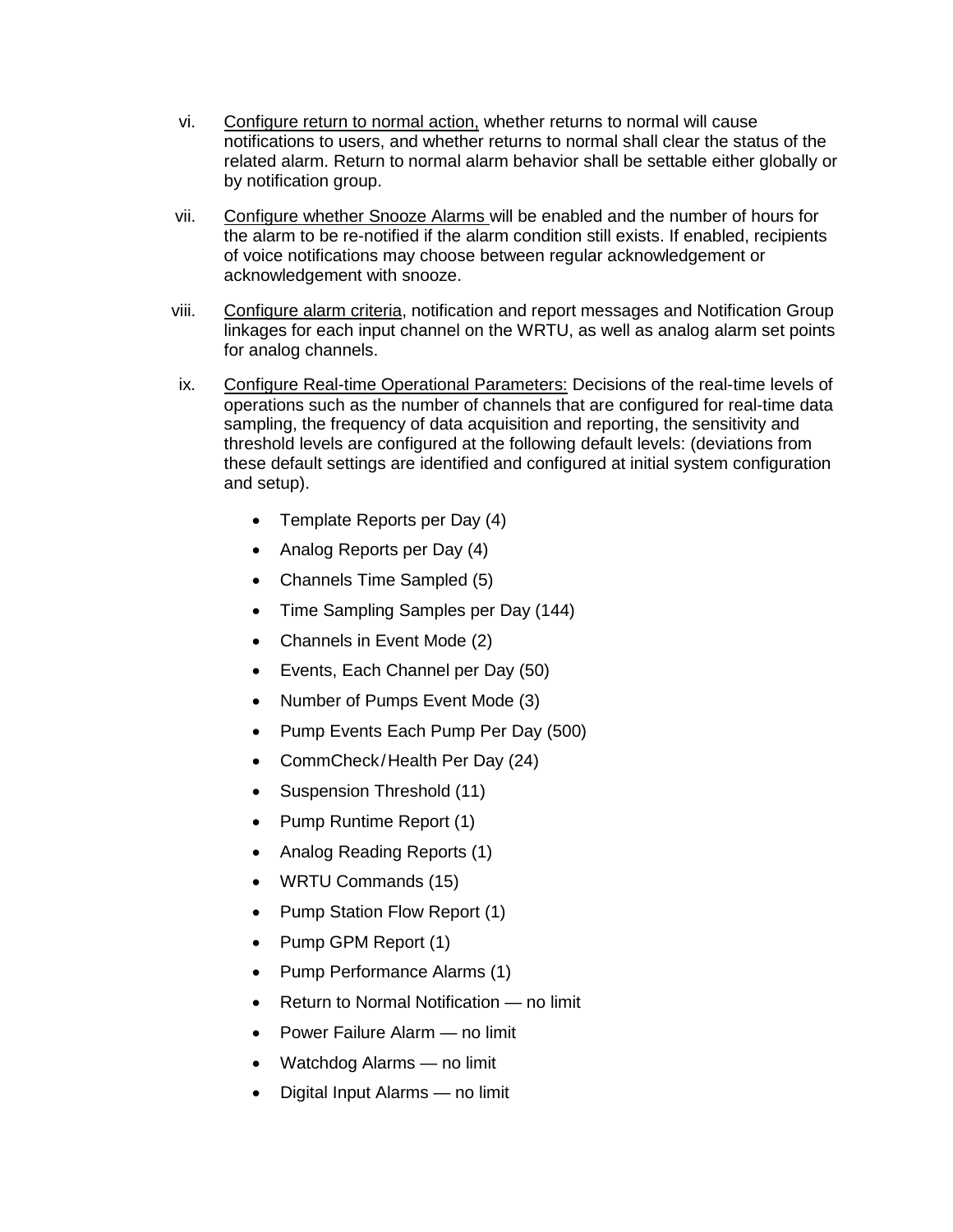- Pump Starts Ratio Report (1)
- Local Alarm Relay Output (configured local control)
- x. Configure the report scaling for analog inputs using any of five different methods:
	- Percentage (0-100%)
	- Raw converter counts (0-1023)
	- Milliampere reading (4-20 mA)
	- Custom scaling by entry of gain and offset values
	- Custom scaling by entry of two known pairs of signal level and reading values
- xi. Notifications: Notifications shall be selectable by the CSA in any combination of voice phone call to landline phone, 2nd landline phone, cellular phone, SMS text message, alpha-numeric pagers, or primary and secondary emails.
- xii. Voice notifications shall use a high-quality text-to-voice functionality so that the name of each WRTU station and specific messages entered for each input channel for each WRTU shall be included in voice notification calls.
- xiii. Command Sessions: A session is defined as the online connection during the time the WRTU is connected to the website servers. *Sessions* contain *multiple commands*. Each new Command Session will result in the reduction of the number of Commands Sessions available for the remainder of the month. Command Sessions (configuration changes, relay commands or polling) persists a minimum of five minutes and may also be extended indefinitely by sending additional Commands within the five minute interval. In real-time operations Command Sessions starts at 15 Command sessions per month (see real-time default settings in this document)
- xiv. Establish Notifications methods: Sequences shall be settable as: Notify-untilacknowledged, snooze-alarm, notify-once (informational), or simultaneous-notify (blast).
- xv. Enter GPS mapping of each WRTU's location via latitude and longitude coordinates with street, terrain and satellite views.
- D. Super CSA Functions:

Users designated as Super CSAs may perform the following advanced functions:

- i. Perform all the above listed CSA functions
- ii. Establish a hierarchy of companies beneath their parent company (very useful for rental companies). Users and CSAs of child companies shall have all standard functionality and properties of parent companies but shall be restricted to the child company.
- iii. Switch easily between all companies in the hierarchy.